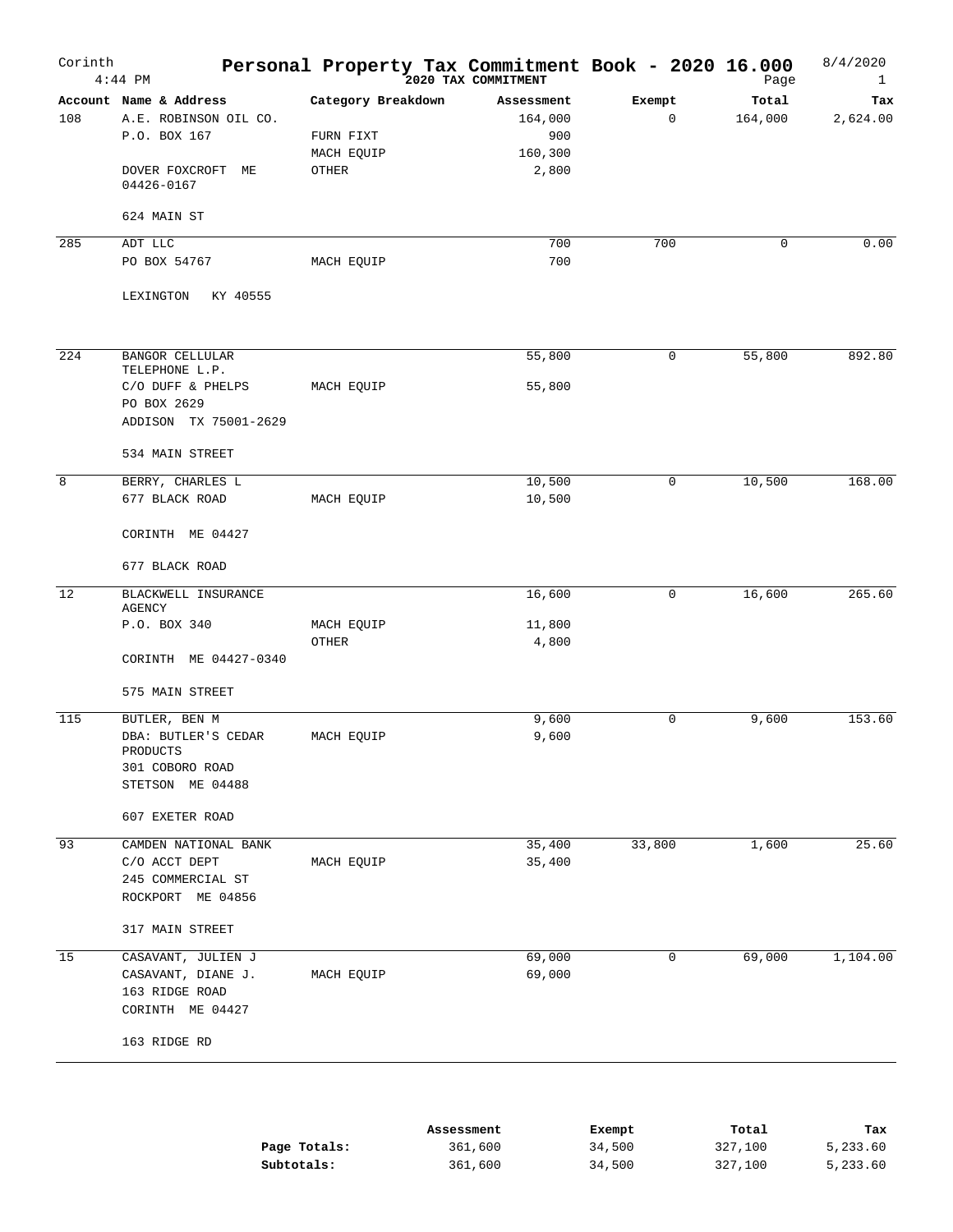| Corinth | $4:44$ PM                                                                    |                                  | Personal Property Tax Commitment Book - 2020 16.000 |                       | Page               | 8/4/2020<br>2        |
|---------|------------------------------------------------------------------------------|----------------------------------|-----------------------------------------------------|-----------------------|--------------------|----------------------|
| 242     | Account Name & Address<br>CHALKLEY, MATTHEW<br>230 MAIN STREET               | Category Breakdown<br>MACH EQUIP | Assessment<br>19,200<br>19,200                      | Exempt<br>$\mathbf 0$ | Total<br>19,200    | Tax<br>307.20        |
|         | CORINTH ME 04427                                                             |                                  |                                                     |                       |                    |                      |
|         | 230 MAIN STREET                                                              |                                  |                                                     |                       |                    |                      |
| 135     | CHARLIE, JR. INC.<br>1077 MAIN STREET                                        | MACH EQUIP                       | 18,900<br>18,900                                    | 0                     | 18,900             | 302.40               |
|         | CORINTH ME 04427                                                             |                                  |                                                     |                       |                    |                      |
|         | 1047 MAIN ST                                                                 |                                  |                                                     |                       |                    |                      |
| 237     | CISCO SYSTEMS CAPITAL<br>CORP                                                |                                  | 1,500                                               | 0                     | 1,500              | 24.00                |
|         | C/O PROPERTY TAX<br>ALLIANCE INC<br>PO BOX 311746<br>NEW BRAUNFELS TX 78131  | MACH EQUIP                       | 1,500                                               |                       |                    |                      |
|         | 689 MAIN STREET                                                              |                                  |                                                     |                       |                    |                      |
| 174     | CIT GROUP, INC<br>C/O RYAN, LLC<br>PO BOX 460709                             | MACH EQUIP                       | 5,400<br>5,400                                      | 5,400                 | 0                  | 0.00                 |
|         | HOUSTON TX 77056<br>689 MAIN                                                 |                                  |                                                     |                       |                    |                      |
| 289     | COCA COLA BEVERAGE<br>NORTHEAST INC                                          |                                  | 8,200                                               | $\mathbf 0$           | 8,200              | 131.20               |
|         | 1 EXECUTIVE PARK DR.<br>STE 330<br>C/O PROPERTY TAX DEPT<br>BEDFORD NH 03110 | MACH EQUIP                       | 8,200                                               |                       |                    |                      |
| 193     | COINSTAR ASSET HOLDING<br><b>LLC</b>                                         |                                  | 6,200                                               | 0                     | 6,200              | 99.20                |
|         | C/O ALTUS GROUP US INC<br>PO BOX 72210                                       | MACH EQUIP                       | 6,200                                               |                       |                    |                      |
|         | PHOENIX AZ 85050                                                             |                                  |                                                     |                       |                    |                      |
|         | 689 MAIN STREET                                                              |                                  |                                                     |                       |                    |                      |
| 293     | CONOPCO INC<br>P O BOX 4747                                                  | MACH EQUIP                       | 1,500<br>1,500                                      | 0                     | 1,500              | 24.00                |
|         | OAK BROOK IL 60522                                                           |                                  |                                                     |                       |                    |                      |
|         | 494 MAIN STREET                                                              |                                  |                                                     |                       |                    |                      |
| 132     | CONSOLIDATED COMM OF<br>NNE CO LLC                                           |                                  | 27,500                                              | 0                     | 27,500             | 440.00               |
|         | ATTN: TAX DEPT<br>770 ELM STREET 2ND<br>FLOOR<br>MANCHESTER NH 03101<br>0000 | MACH EQUIP                       | 27,500                                              |                       |                    |                      |
|         | 343 MAIN STREET                                                              |                                  |                                                     |                       |                    |                      |
|         |                                                                              |                                  | Assessment                                          | Exempt                | Total              | Tax                  |
|         | Page Totals:<br>Subtotals:                                                   |                                  | 88,400<br>450,000                                   | 5,400<br>39,900       | 83,000<br>410, 100 | 1,328.00<br>6,561.60 |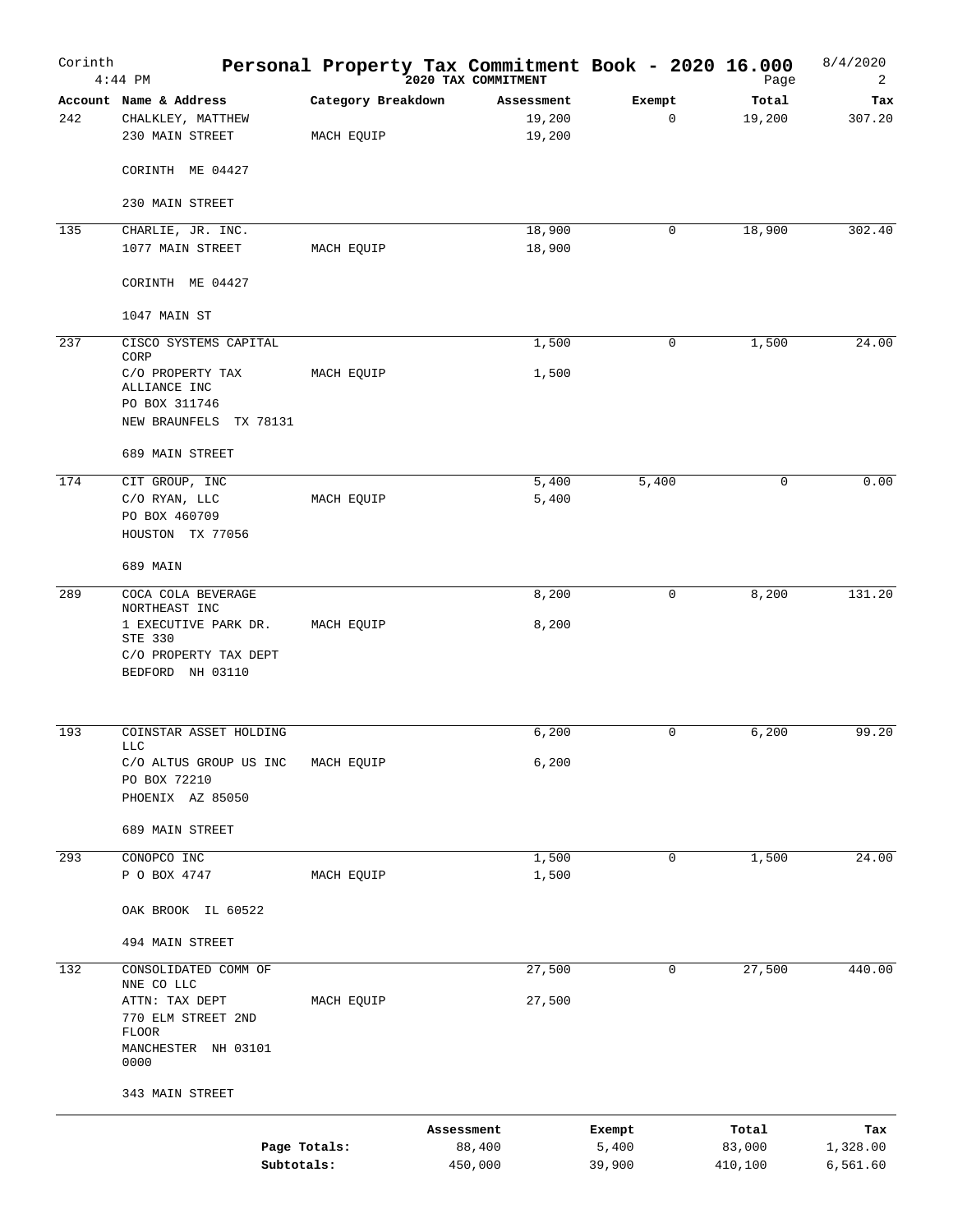| Corinth | $4:44$ PM                                                                                           |                                               | Personal Property Tax Commitment Book - 2020 16.000<br>2020 TAX COMMITMENT |                       | Page             | 8/4/2020<br>3   |
|---------|-----------------------------------------------------------------------------------------------------|-----------------------------------------------|----------------------------------------------------------------------------|-----------------------|------------------|-----------------|
| 143     | Account Name & Address<br>CORINTH MARKET, INC.<br>689 MAIN STREET                                   | Category Breakdown<br>FURN FIXT<br>MACH EQUIP | Assessment<br>372,000<br>2,500<br>367,000                                  | Exempt<br>$\mathbf 0$ | Total<br>372,000 | Tax<br>5,952.00 |
|         | CORINTH ME 04427                                                                                    | OTHER                                         | 2,500                                                                      |                       |                  |                 |
|         | 689 MAIN STREET                                                                                     |                                               |                                                                            |                       |                  |                 |
| 47      | CORINTH PELLETS, LLC<br>PO BOX 315                                                                  | MACH EQUIP                                    | 6, 200, 000<br>6, 200, 000                                                 | 6, 200, 000           | $\mathbf 0$      | 0.00            |
|         | CORINTH ME 04427                                                                                    |                                               |                                                                            |                       |                  |                 |
|         | 74 HOB ROAD                                                                                         |                                               |                                                                            |                       |                  |                 |
| 200     | CORMIER, RICHARD J<br>151 PUDDLEDOCK ROAD                                                           | MACH EQUIP                                    | 17,000<br>17,000                                                           | 0                     | 17,000           | 272.00          |
|         | CORINTH ME 04427                                                                                    |                                               |                                                                            |                       |                  |                 |
|         | 151 PUDDLEDOCK ROAD                                                                                 |                                               |                                                                            |                       |                  |                 |
| 267     | CSC SERVICEWORKS, INC.<br>C/O RYAN TAX COMPLIANCE<br>SERVICES,<br>PO BOX 460049<br>HOUSTON TX 77056 | MACH EQUIP                                    | 700<br>700                                                                 | $\mathbf 0$           | 700              | 11.20           |
|         | 624 MAIN STREET                                                                                     |                                               |                                                                            |                       |                  |                 |
| 83      | DAY, EUGENE<br>D/B/A THE COUNTRYSIDE<br>RESTAURANT                                                  | FURN FIXT                                     | 42,300<br>11,600                                                           | 0                     | 42,300           | 676.80          |
|         | 118 DAY ROAD<br>GARLAND ME 04939                                                                    | MACH EQUIP                                    | 30,700                                                                     |                       |                  |                 |
|         | 98 MAIN ST                                                                                          |                                               |                                                                            |                       |                  |                 |
| 288     | DE LAGE LANDEN<br>FINANCIAL SERVICES                                                                |                                               | 5,800                                                                      | 5,800                 | 0                | 0.00            |
|         | CORPORATE TAX DEPT 1111<br>OLD EAGEL<br>SCHOOL ROAD<br>WAYNE PA 19087                               | MACH EQUIP                                    | 5,800                                                                      |                       |                  |                 |
|         |                                                                                                     |                                               |                                                                            |                       |                  |                 |
| 280     | DELL EQUIPMENT FUNDING<br>LΡ                                                                        |                                               | 1,300                                                                      | 1,300                 | $\mathbf 0$      | 0.00            |
|         | ATTN: PROPERTY TAX DEPT<br>ON DELL WAY, RR1-35<br>ROUND ROCK TX 78682                               | MACH EQUIP                                    | 1,300                                                                      |                       |                  |                 |
|         | 689 MAIN STREET                                                                                     |                                               |                                                                            |                       |                  |                 |
| 29      | DILLON, PAUL O<br>P.O. BOX 346                                                                      | FURN FIXT                                     | 4,300<br>4,300                                                             | 0                     | 4,300            | 68.80           |
|         | CORINTH ME 04427                                                                                    |                                               |                                                                            |                       |                  |                 |
|         | 284 MAIN ST                                                                                         |                                               |                                                                            |                       |                  |                 |
|         |                                                                                                     |                                               | Assessment                                                                 | Exempt                | Total            | Tax             |

|              |           | -------   | -----   | ----      |
|--------------|-----------|-----------|---------|-----------|
| Page Totals: | 6,643,400 | 6,207,100 | 436,300 | 6,980.80  |
| Subtotals:   | 7,093,400 | 6,247,000 | 846,400 | 13,542.40 |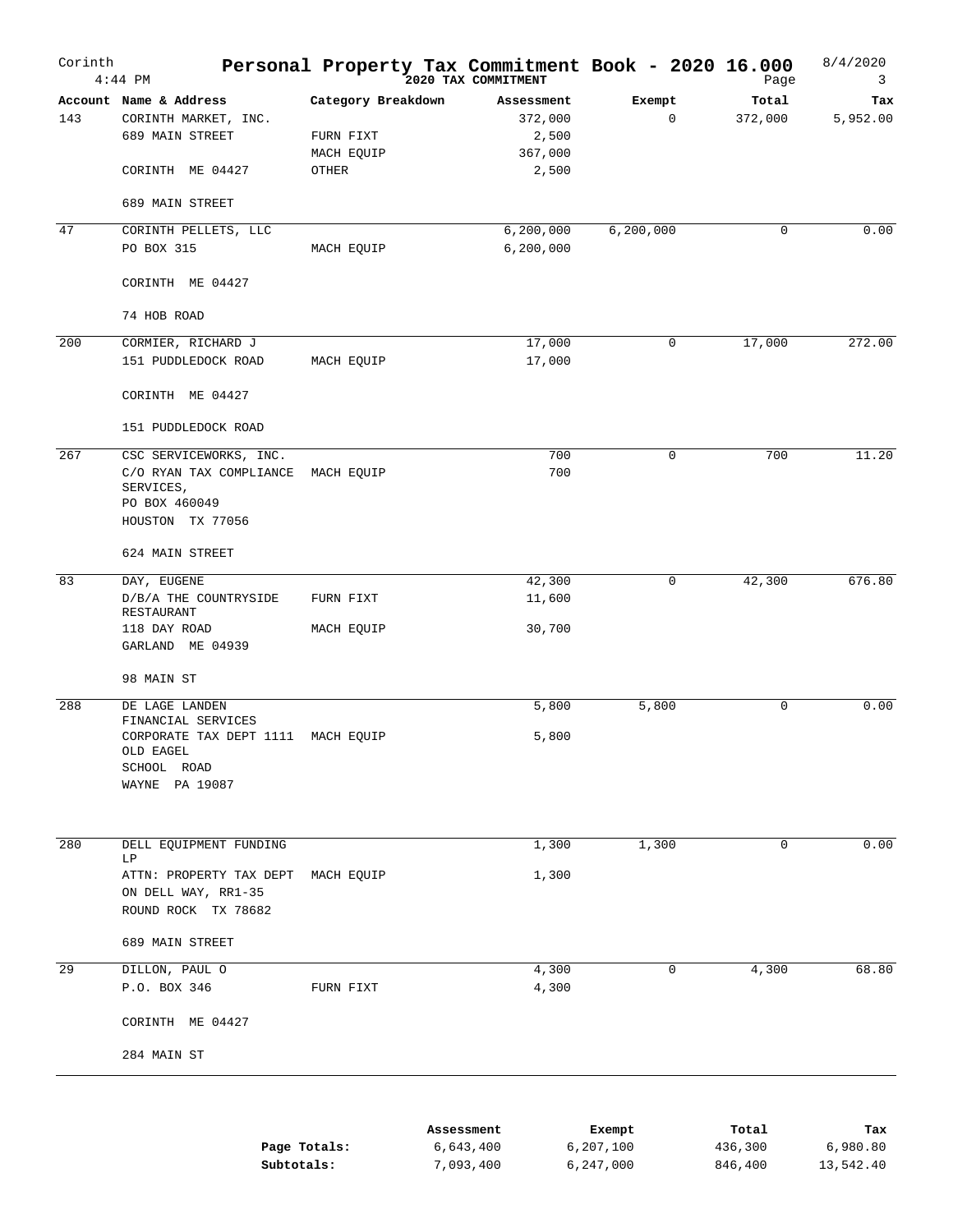| Corinth | $4:44$ PM                                                                                                    |                                  | Personal Property Tax Commitment Book - 2020 16.000 |                               | Page             | 8/4/2020<br>$\overline{4}$ |
|---------|--------------------------------------------------------------------------------------------------------------|----------------------------------|-----------------------------------------------------|-------------------------------|------------------|----------------------------|
| 69      | Account Name & Address<br>DIRECTV, LLC<br>ATTN PROPERTY TAX DEPT<br>1010 PINE, 9E-L-01<br>ST. LOUIS MO 63101 | Category Breakdown<br>MACH EQUIP | Assessment<br>12,000<br>12,000                      | Exempt<br>$\mathbf 0$         | Total<br>12,000  | Tax<br>192.00              |
|         | DIRECTV, LLC                                                                                                 |                                  |                                                     |                               |                  |                            |
| 151     | DISH NETWORK, LLC<br>DISH NETWORK<br>PO BOX 6623<br>ENGLEWOOD CO 80155                                       | OTHER                            | 11,900<br>11,900                                    | $\mathbf 0$                   | 11,900           | 190.40                     |
| 222     | DISHNET SATELLITE                                                                                            |                                  | 200                                                 | $\mathbf 0$                   | 200              | 3.20                       |
|         | BROADBAND LLC<br>PO BOX 6623                                                                                 | MACH EQUIP                       | 200                                                 |                               |                  |                            |
|         | ENGLEWOOD CO<br>80155-6623                                                                                   |                                  |                                                     |                               |                  |                            |
|         | VARIOUS PLACES                                                                                               |                                  |                                                     |                               |                  |                            |
| 116     | DOW, JEFFREY B JR<br>DOWS SHINGLE MILL<br>547 MUDGETT ROAD<br>CORINTH ME 04427                               | MACH EQUIP                       | 59,200<br>59,200                                    | $\mathbf 0$                   | 59,200           | 947.20                     |
|         | 547 MUDGETT ROAD                                                                                             |                                  |                                                     |                               |                  |                            |
| 30      | DUNHAM, ANDREW                                                                                               |                                  | 5,000                                               | 0                             | 5,000            | 80.00                      |
|         | 365 MAIN STREET<br>CORINTH ME 04427<br>365 MAIN STREET                                                       | MACH EQUIP                       | 5,000                                               |                               |                  |                            |
| 172     | DUNKIN DONUTS                                                                                                |                                  | 119,100                                             | $\mathbf 0$                   | 119,100          | 1,905.60                   |
|         | C/O LUCIANO LIMA<br>674 MT. HOPE AVE SUITE<br>2<br>BANGOR ME 04401                                           | FURN FIXT<br>MACH EQUIP          | 12,100<br>107,000                                   |                               |                  |                            |
|         | 685 MAIN STREET                                                                                              |                                  |                                                     |                               |                  |                            |
| 241     | EDUCATION NETWORKS OF                                                                                        |                                  | 2,100                                               | 0                             | 2,100            | 33.60                      |
|         | AMERICA<br>618 GRASSMERE PARK<br>SUITE 12                                                                    | MACH EQUIP                       | 2,100                                               |                               |                  |                            |
|         | NASHVILLE TN 37211                                                                                           |                                  |                                                     |                               |                  |                            |
|         | 416 MAIN STREET                                                                                              |                                  |                                                     |                               |                  |                            |
| 268     | ELAVON INC.<br>2 CONCOURSE PARKWAY<br>SUITE 800<br>ATLANTA GA 30328                                          | MACH EQUIP                       | 2,100<br>2,100                                      | $\mathbf 0$                   | 2,100            | 33.60                      |
|         |                                                                                                              | Page Totals:                     | Assessment<br>211,600                               | Exempt<br>$\mathsf{O}\xspace$ | Total<br>211,600 | Tax<br>3,385.60            |

|              |           | -------   | -----     | ----      |
|--------------|-----------|-----------|-----------|-----------|
| Page Totals: | 211,600   |           | 211,600   | 3,385.60  |
| Subtotals:   | 7,305,000 | 6,247,000 | 1,058,000 | 16,928.00 |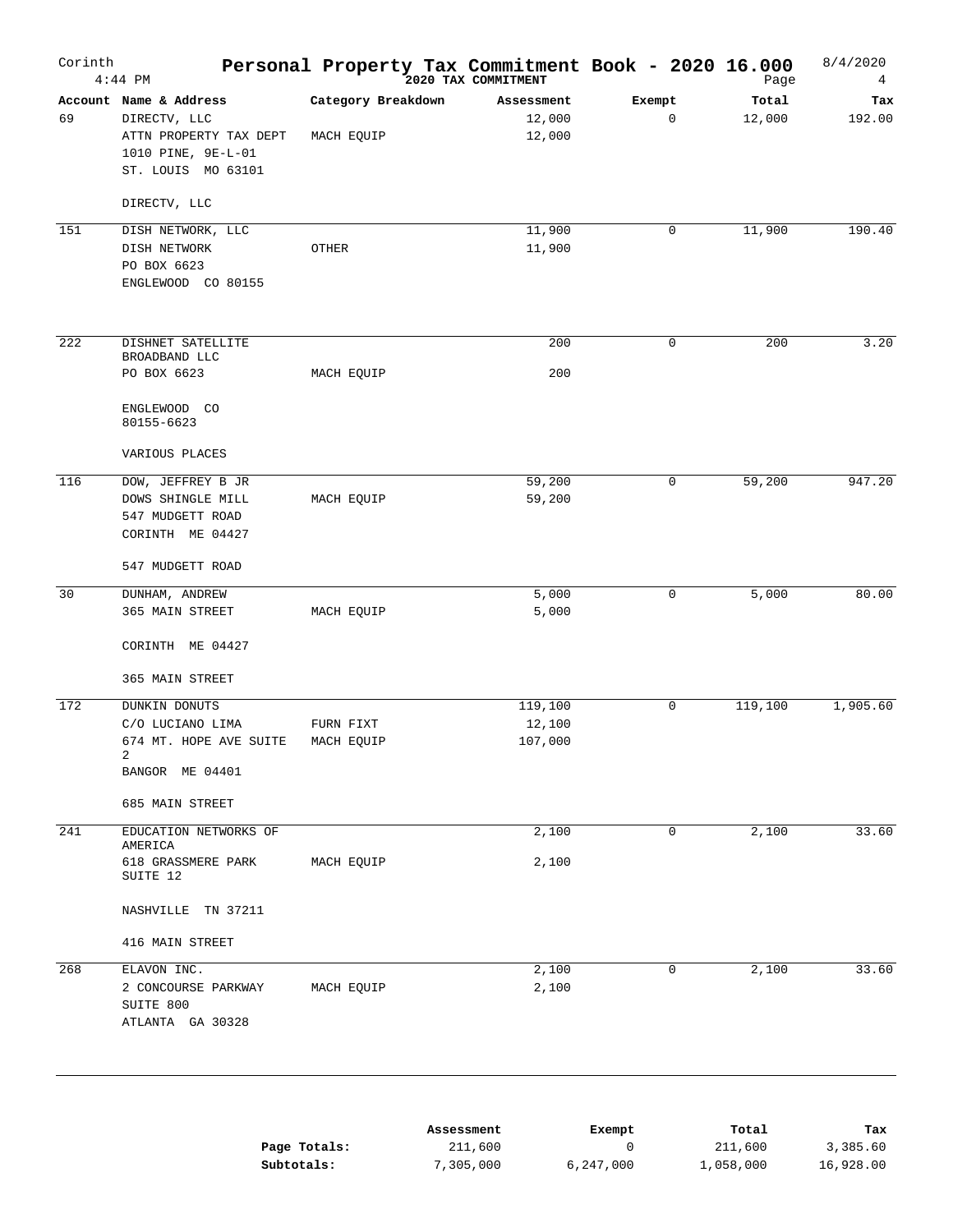| Corinth | $4:44$ PM                          | Personal Property Tax Commitment Book - 2020 16.000 | 2020 TAX COMMITMENT |         | Page   | 8/4/2020<br>5 |
|---------|------------------------------------|-----------------------------------------------------|---------------------|---------|--------|---------------|
|         | Account Name & Address             | Category Breakdown                                  | Assessment          | Exempt  | Total  | Tax           |
| 141     | ELLIOTT, CALVIN                    |                                                     | 16,500              | 0       | 16,500 | 264.00        |
|         | 97 MAIN ST                         | MACH EQUIP                                          | 16,500              |         |        |               |
|         | CORINTH ME 04427                   |                                                     |                     |         |        |               |
|         | 97 MAIN STREET                     |                                                     |                     |         |        |               |
| 112     | EMILIO ESTATES, INC.               |                                                     | 14,820              | 0       | 14,820 | 237.12        |
|         | 465 WEST CORINTH ROAD              | FURN FIXT                                           | 14,820              |         |        |               |
|         | CORINTH ME 04427                   |                                                     |                     |         |        |               |
|         | 465 WEST CORINTH RD                |                                                     |                     |         |        |               |
| 190     | FAMILY DOLLAR STORE                |                                                     | 47,700              | 0       | 47,700 | 763.20        |
|         | GRANT THORNTON LLP                 | MACH EQUIP                                          | 47,700              |         |        |               |
|         | PO BOX 59365                       |                                                     |                     |         |        |               |
|         | SCHAUMBURG IL 60159<br>0365        |                                                     |                     |         |        |               |
|         | 480 MAIN STREET                    |                                                     |                     |         |        |               |
| 214     | FIRSTLIGHT                         |                                                     | 4,700               | 0       | 4,700  | 75.20         |
|         | ATT ACCOUNTS PAYABLE               | OTHER                                               | 4,700               |         |        |               |
|         | 41 STATE STREET, 10TH              |                                                     |                     |         |        |               |
|         | FL                                 |                                                     |                     |         |        |               |
|         | ALBANY<br>NY 12207                 |                                                     |                     |         |        |               |
|         |                                    |                                                     |                     |         |        |               |
| 183     | FLEMING, MARIA                     |                                                     | 20,100              | 0       | 20,100 | 321.60        |
|         | 307 MAIN STREET                    | MACH EQUIP                                          | 20,100              |         |        |               |
|         | CORINTH ME 04427                   |                                                     |                     |         |        |               |
|         | 307 MAIN STREET                    |                                                     |                     |         |        |               |
| 220     | <b>GLAYZE NAIL CARE</b><br>STUDIOS |                                                     | 2,000               | 0       | 2,000  | 32.00         |
|         | c/o RHODA UNDERHILL                | FURN FIXT                                           | 2,000               |         |        |               |
|         | PO BOX 159                         |                                                     |                     |         |        |               |
|         | STETSON ME 04480                   |                                                     |                     |         |        |               |
|         | 110 WEST CORINTH ROAD              |                                                     |                     |         |        |               |
| 39      | GRANT LLC, B. L & SON              |                                                     | 212,400             | 182,200 | 30,200 | 483.20        |
|         | 176 WEST CORINTH ROAD              | MACH EQUIP                                          | 212,400             |         |        |               |
|         |                                    |                                                     |                     |         |        |               |
|         | CORINTH ME 04427                   |                                                     |                     |         |        |               |
|         | 176 WEST CORINTH RD                |                                                     |                     |         |        |               |
| 196     | GRANT, BARBARA J                   |                                                     | 14,300              | 0       | 14,300 | 228.80        |
|         | LAST FURROW ENT.                   | MACH EQUIP                                          | 14,300              |         |        |               |
|         | 729 TATE ROAD                      |                                                     |                     |         |        |               |
|         | CORINTH ME 04427                   |                                                     |                     |         |        |               |
|         | 729 TATE ROAD                      |                                                     |                     |         |        |               |
|         |                                    |                                                     |                     |         |        |               |

|              | Assessment | Exempt    | Total     | Tax       |
|--------------|------------|-----------|-----------|-----------|
| Page Totals: | 332,520    | 182,200   | 150,320   | 2,405.12  |
| Subtotals:   | 7,637,520  | 6,429,200 | 1,208,320 | 19,333.12 |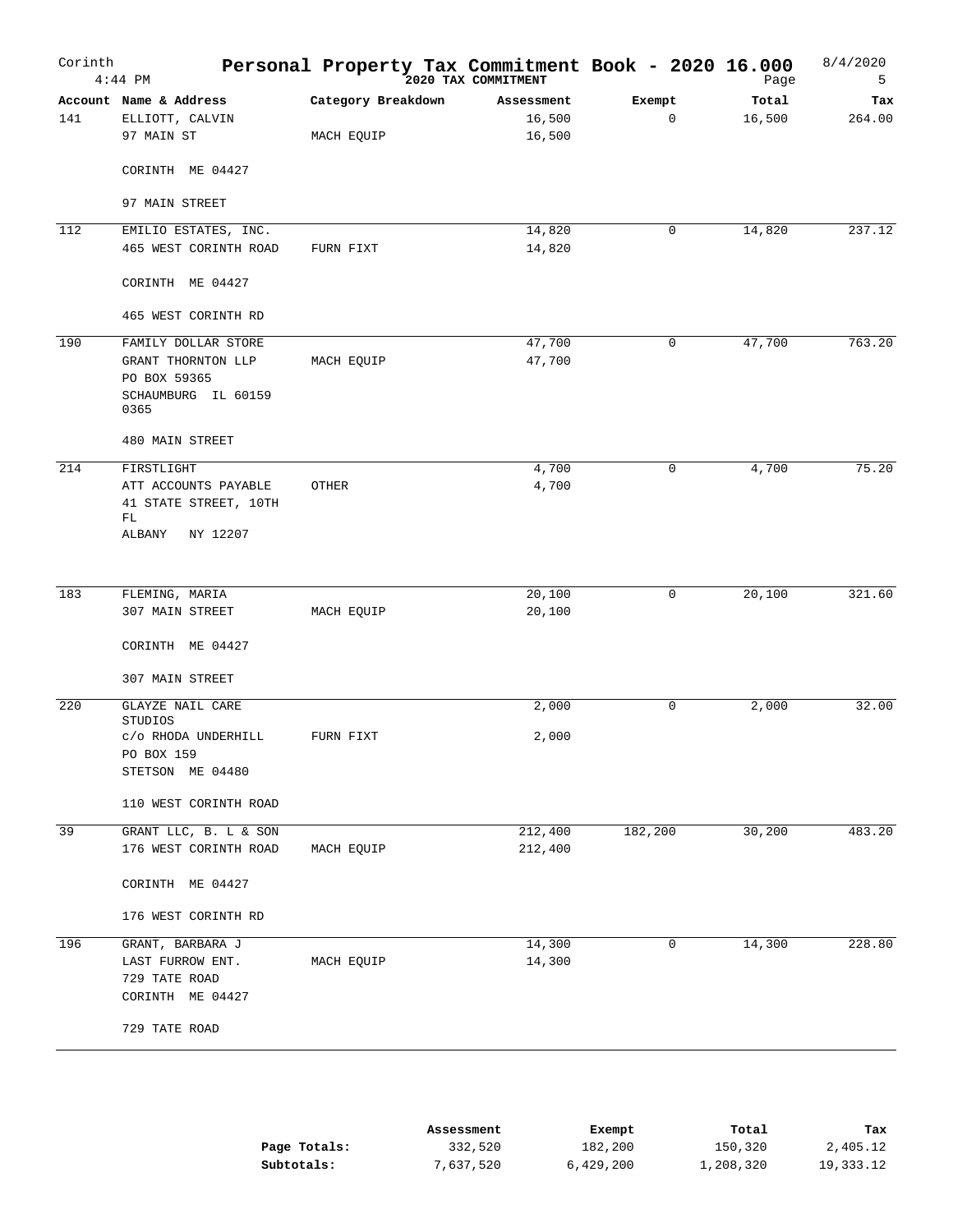| Corinth | $4:44$ PM                                            | Personal Property Tax Commitment Book - 2020 16.000 |                     |                       | Page           | 8/4/2020<br>6 |
|---------|------------------------------------------------------|-----------------------------------------------------|---------------------|-----------------------|----------------|---------------|
| 40      | Account Name & Address<br>GRANT-POULIN, WANDA M      | Category Breakdown                                  | Assessment<br>3,500 | Exempt<br>$\mathbf 0$ | Total<br>3,500 | Tax<br>56.00  |
|         | 110 WEST CORINTH ROAD                                | MACH EQUIP                                          | 3,500               |                       |                |               |
|         | CORINTH ME 04427                                     |                                                     |                     |                       |                |               |
|         | 110 WEST CORINTH ROAD                                |                                                     |                     |                       |                |               |
| 123     | GRAYHAWK LEASING LLC                                 |                                                     | 46,000              | 0                     | 46,000         | 736.00        |
|         | GRAYHAWK LEASING LLC                                 | MACH EQUIP                                          | 46,000              |                       |                |               |
|         | 1412 MAIN STREET SUITE<br>1500                       |                                                     |                     |                       |                |               |
|         | DALLAS TX 75202                                      |                                                     |                     |                       |                |               |
|         |                                                      |                                                     |                     |                       |                |               |
| 35      | HALLER, SHERRY<br>HOMETOWN PIZZA & DELI              |                                                     | 3,890<br>90         | $\mathbf 0$           | 3,890          | 62.24         |
|         | PO BOX 612                                           | FURN FIXT<br>MACH EQUIP                             | 3,800               |                       |                |               |
|         | CORINTH ME 04427                                     |                                                     |                     |                       |                |               |
|         | 325 MAIN STREET                                      |                                                     |                     |                       |                |               |
| 46      | HICKS, TERRY                                         |                                                     | 120,900             | 0                     | 120,900        | 1,934.40      |
|         | 121 BEANS MILL ROAD                                  | MACH EQUIP                                          | 120,900             |                       |                |               |
|         | CORINTH ME 04427                                     |                                                     |                     |                       |                |               |
|         | 121 BEANS MILL RD                                    |                                                     |                     |                       |                |               |
| 236     | HUGHES NETWORK SYSTEMS<br><b>LLC</b>                 |                                                     | 1,000               | 0                     | 1,000          | 16.00         |
|         | C/O RYAN TAX COMPLIANCE MACH EQUIP<br><b>SER 804</b> |                                                     | 1,000               |                       |                |               |
|         | PO BOX 460049<br>HOUSTON TX 77056                    |                                                     |                     |                       |                |               |
|         |                                                      |                                                     |                     |                       |                |               |
| 287     | IBM CREDIT LLC                                       |                                                     | 600                 | 600                   | 0              | 0.00          |
|         | 150 KETTLETOWN ROAD                                  | MACH EQUIP                                          | 600                 |                       |                |               |
|         | SOUTHBURY CT 06488                                   |                                                     |                     |                       |                |               |
| 269     | INTERFACE SECURITY                                   |                                                     | 1,100               | $\mathbf 0$           | 1,100          | 17.60         |
|         | SYSTEM<br>C/O BROWN SMITH WALLACE                    | OTHER                                               | 1,100               |                       |                |               |
|         | LLP<br>6 CITYPLACE DR, STE.                          |                                                     |                     |                       |                |               |
|         | 800                                                  |                                                     |                     |                       |                |               |
|         | ST. LOUIS MO 63141                                   |                                                     |                     |                       |                |               |
|         | 494 MAIN STREET                                      |                                                     |                     |                       |                |               |

|              | Assessment | Exempt    | Total     | Tax         |
|--------------|------------|-----------|-----------|-------------|
| Page Totals: | 176,990    | 600       | 176,390   | 2,822.24    |
| Subtotals:   | 7,814,510  | 6,429,800 | 1,384,710 | 22, 155, 36 |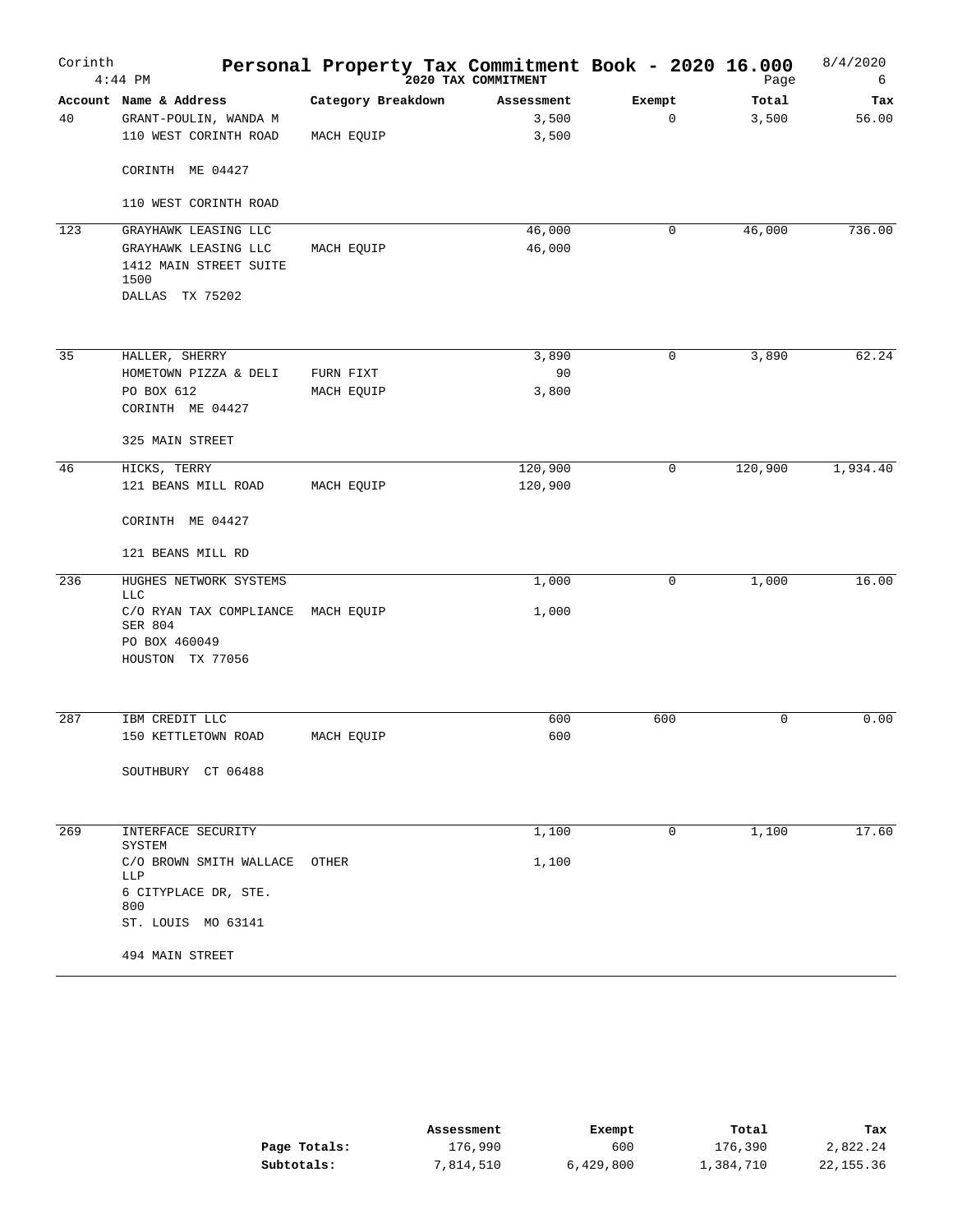| Corinth | $4:44$ PM                                                                                                                                                | Personal Property Tax Commitment Book - 2020 16.000 |                       |                        |                  |                  | 8/4/2020<br>7<br>Page |
|---------|----------------------------------------------------------------------------------------------------------------------------------------------------------|-----------------------------------------------------|-----------------------|------------------------|------------------|------------------|-----------------------|
| 292     | Account Name & Address<br>JOHNSON CONTROLS<br>SECURITY SOLUTIONS LLC<br>DBA: JOHNSON CONTROLS<br>SECURITY<br>P O BOX 5006<br>BOCA RATON FL<br>33431-0806 | Category Breakdown<br>MACH EQUIP                    |                       | Assessment<br>10<br>10 | Exempt<br>0      | Total            | Tax<br>0.16<br>10     |
|         | 465 WEST CORINTH ROAD                                                                                                                                    |                                                     |                       |                        |                  |                  |                       |
| 249     | KNEELAND, KEVIN<br>DBA: THE NEON PIPE<br>61 ATKINSON ROAD<br>CHARLESTON ME 04422                                                                         | MACH EQUIP                                          |                       | 3,300<br>3,300         | 0                | 3,300            | 52.80                 |
|         | 313 MAIN STREET SUITE C                                                                                                                                  |                                                     |                       |                        |                  |                  |                       |
| 210     | KYC, LLC<br>DBA: CORINTH VETERINARY MACH EQUIP<br>CLINIC<br>86 MAIN STREET<br>CORINTH ME 04427<br>86 MAIN STREET                                         |                                                     |                       | 72,000<br>72,000       | 0                | 72,000           | 1,152.00              |
| 160     |                                                                                                                                                          |                                                     |                       |                        | 0                | 70,000           | 1,120.00              |
|         | LIBBY, JUSTIN<br>LIBBY'S DAIRY FARM<br>447 MAIN STREET<br>CORINTH ME 04427<br>447 MAIN STREET                                                            | MACH EQUIP                                          |                       | 70,000<br>70,000       |                  |                  |                       |
| 2       | MAINE SAVINGS FEDERAL                                                                                                                                    |                                                     |                       | 81,900                 | 74,800           | 7,100            | 113.60                |
|         | CREDIT UNION<br>P.O. BOX 347<br>HAMPDEN ME 04444                                                                                                         | FURN FIXT<br>MACH EQUIP                             |                       | 7,100<br>74,800        |                  |                  |                       |
|         | 500 MAIN STREET                                                                                                                                          |                                                     |                       |                        |                  |                  |                       |
| 58      | MARTIN SR., SCOTT<br>WILLIAM<br>MARTIN, KATIE GREATOREX MACH EQUIP<br>535 BLACK ROAD<br>CORINTH ME 04427<br>535 BLACK ROAD                               |                                                     |                       | 85,600<br>85,600       | 0                | 85,600           | 1,369.60              |
| 217     | MCDONALD, MATTHEW                                                                                                                                        |                                                     |                       | 22,000                 | 0                | 22,000           | 352.00                |
|         | DBA: CORINTH VILLAGE<br>CREAMERY<br>PO BOX 137<br>CORINTH ME 04427-0137<br>422 MAIN STREET                                                               | MACH EQUIP                                          |                       | 22,000                 |                  |                  |                       |
| 191     | MUNSON, SHAWN                                                                                                                                            |                                                     |                       | 3,500                  | 0                | 3,500            | 56.00                 |
|         | 929 MAIN STREET<br>CORINTH ME 04427                                                                                                                      | MACH EQUIP                                          |                       | 3,500                  |                  |                  |                       |
|         | Page Totals:                                                                                                                                             |                                                     | Assessment<br>338,310 |                        | Exempt<br>74,800 | Total<br>263,510 | Tax<br>4,216.16       |

**Subtotals:** 8,152,820 6,504,600 1,648,220 26,371.52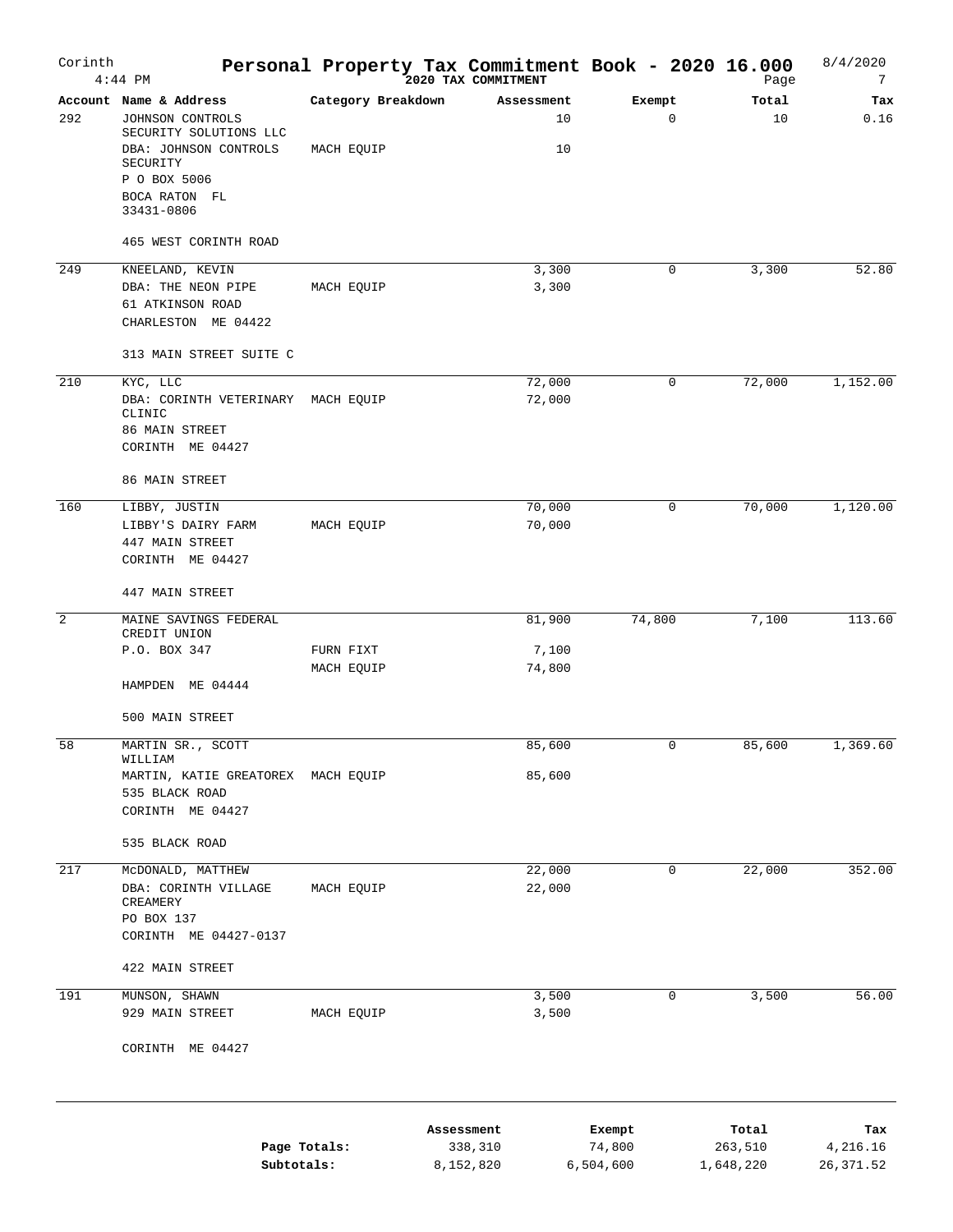| Corinth | $4:44$ PM                                                                                                                                                      | Personal Property Tax Commitment Book - 2020 16.000 |                          |               | Page                 | 8/4/2020<br>8 |
|---------|----------------------------------------------------------------------------------------------------------------------------------------------------------------|-----------------------------------------------------|--------------------------|---------------|----------------------|---------------|
| 229     | Account Name & Address<br>MUZAK LLC<br>C/O RYAN TAX COMPLIANCE MACH EQUIP<br>SERVICES LLC<br>P O BOX 460049<br>DEPT 616<br>HOUSTON TX 77056<br>689 MAIN STREET | Category Breakdown                                  | Assessment<br>200<br>200 | Exempt<br>200 | Total<br>$\mathbf 0$ | Tax<br>0.00   |
| 290     | NEAL, MARK A JR                                                                                                                                                |                                                     | 2,000                    | 0             | 2,000                | 32.00         |
|         | 347 PINE TREE ROAD                                                                                                                                             | MACH EQUIP                                          | 2,000                    |               |                      |               |
|         | LEVANT ME 04456                                                                                                                                                |                                                     |                          |               |                      |               |
|         | 313 MAIN STREET SUITE B                                                                                                                                        |                                                     |                          |               |                      |               |
| 284     | NPRTO NORTH-EAST LLC<br>C/O RYAN TAX COMPLIANCE<br>SERVICES L<br>PO BOX 4900 DEPT 500<br>SCOTTSDALE AZ 85261<br>4900                                           | FURN FIXT                                           | 3,600<br>3,600           | 0             | 3,600                | 57.60         |
| 170     | PEDERSEN, GEORGE M                                                                                                                                             |                                                     | 9,000                    | 0             | 9,000                | 144.00        |
|         | 419 BLACK ROAD                                                                                                                                                 | MACH EQUIP                                          | 9,000                    |               |                      |               |
|         | CORINTH ME 04427                                                                                                                                               |                                                     |                          |               |                      |               |
|         | 419 BLACK ROAD                                                                                                                                                 |                                                     |                          |               |                      |               |
| 118     | POMEROY, JOHN E<br>DBA POMEROY'S GARAGE<br>303 MCCARD ROAD<br>CORINTH ME 04427                                                                                 | MACH EQUIP                                          | 25,700<br>25,700         | 18,400        | 7,300                | 116.80        |
|         | 301 MCCARD ROAD                                                                                                                                                |                                                     |                          |               |                      |               |
| 282     | REDBOX AUTOMATED RETAIL                                                                                                                                        |                                                     | 3,500                    | 0             | 3,500                | 56.00         |
|         | PO BOX 72210                                                                                                                                                   | MACH EQUIP                                          | 3,500                    |               |                      |               |
|         | AZ 85050<br>PHOENIX                                                                                                                                            |                                                     |                          |               |                      |               |
|         | 689 MAIN STREET                                                                                                                                                |                                                     |                          |               |                      |               |
| 71      | ROCKWELL, FLOYD                                                                                                                                                |                                                     | 11,000                   | 0             | 11,000               | 176.00        |
|         | P.O. BOX 33                                                                                                                                                    | MACH EQUIP                                          | 11,000                   |               |                      |               |
|         | CORINTH ME 04427-0033                                                                                                                                          |                                                     |                          |               |                      |               |
|         | 196 MAIN ST                                                                                                                                                    |                                                     |                          |               |                      |               |
| 74      | ROWE, MONCENA R JR<br>44 HARVEY HIGHLANDS                                                                                                                      | MACH EQUIP                                          | 28,600<br>28,600         | 28,600        | 0                    | 0.00          |
|         | CORINTH ME 04427                                                                                                                                               |                                                     |                          |               |                      |               |
|         | 774 MAIN STREET                                                                                                                                                |                                                     |                          |               |                      |               |
|         |                                                                                                                                                                |                                                     |                          |               |                      |               |

|              | Assessment | Exempt    | Total     | Tax       |
|--------------|------------|-----------|-----------|-----------|
| Page Totals: | 83,600     | 47,200    | 36,400    | 582.40    |
| Subtotals:   | 8,236,420  | 6,551,800 | 1,684,620 | 26,953.92 |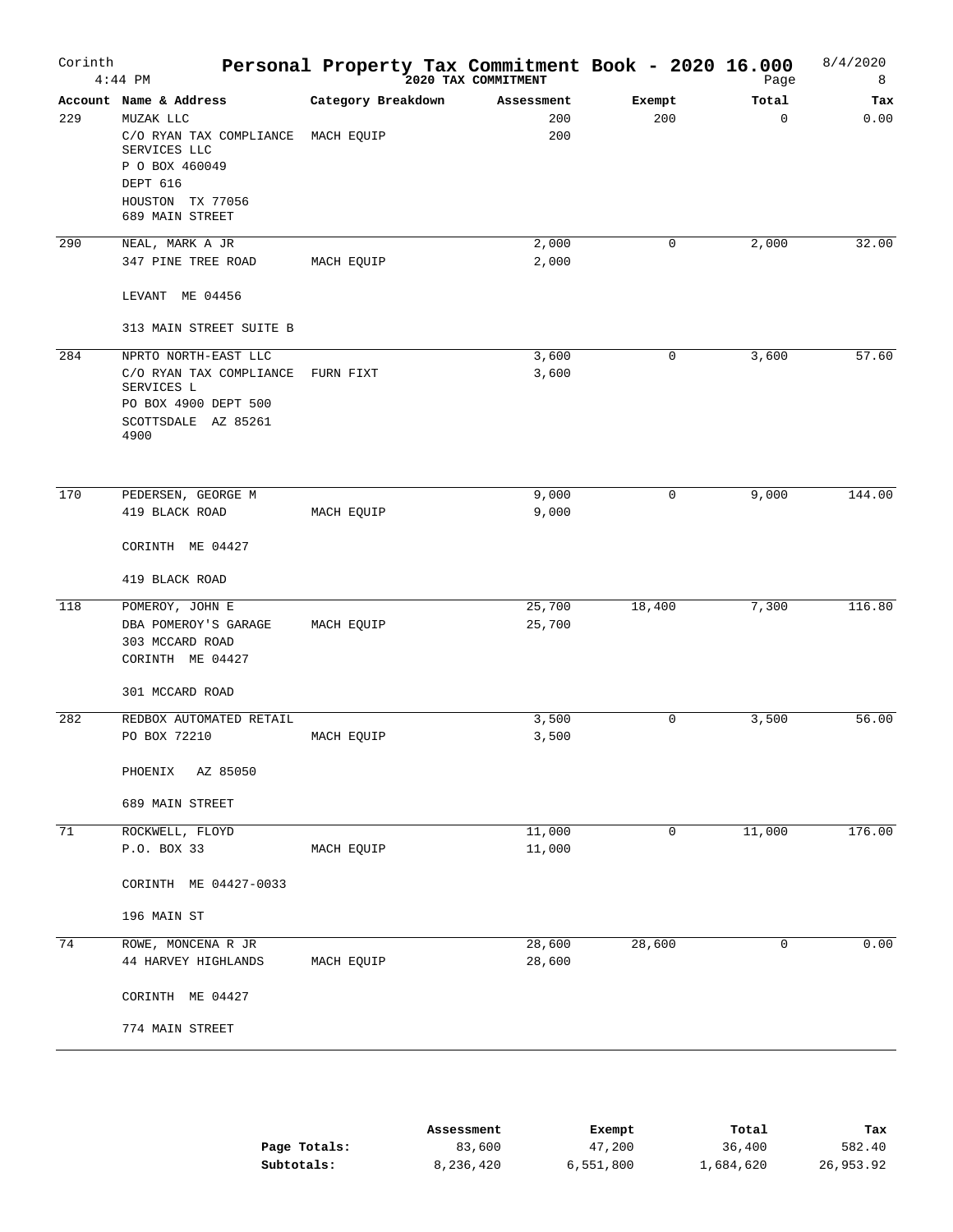| Corinth | $4:44$ PM                                                                                                                            |                    |                         | Personal Property Tax Commitment Book - 2020 16.000<br>2020 TAX COMMITMENT |                          | Page                          | 8/4/2020<br>9                  |
|---------|--------------------------------------------------------------------------------------------------------------------------------------|--------------------|-------------------------|----------------------------------------------------------------------------|--------------------------|-------------------------------|--------------------------------|
| 294     | Account Name & Address<br>SAUNDERS, J SCOTT<br>DBA: BEECH GROVE BAIT &<br>SPORT SHOP<br>193 BEECH GROVE ROAD<br>CORINT ME 04427      | Category Breakdown |                         | Assessment<br>0                                                            | Exempt<br>$\mathbf 0$    | Total<br>$\mathbf 0$          | Tax<br>0.00                    |
|         | 193 BEECH GROVE ROAD                                                                                                                 |                    |                         |                                                                            |                          |                               |                                |
| 136     | SCIENTIFIC GAMES<br>INTERNATIONAL INC<br>C/O RYAN LLC REUTERS<br>INC.<br>P.O. BOX 4900<br>SCOTTSDALE AZ 85261<br>4900<br>624 MAIN ST | MACH EQUIP         |                         | 4,300<br>4,300                                                             | 0                        | 4,300                         | 68.80                          |
|         |                                                                                                                                      |                    |                         |                                                                            |                          |                               |                                |
| 271     | SOMERSET CAPITAL GROUP,<br>LTD<br>612 WHEELERS FARMS ROAD<br>MILFORD CT 06461 1673<br>485 MAIN STREET                                | OTHER              |                         | 900<br>900                                                                 | 0                        | 900                           | 14.40                          |
| 206     | SPECTRUM NORTHEAST LLC<br>C/O CHARTER<br>COMMUNICATIONS<br>TAX DEPT<br>P O BOX 7467<br>CHARLOTTE NC 28241<br>7467                    | MACH EQUIP         |                         | 5,800<br>5,800                                                             | 0                        | 5,800                         | 92.80                          |
| 161     | SPECTRUM NORTHEAST LLC<br>C/O CHARTER<br>COMMUNICATIONS<br>TAX DEPT<br>P O BOX 7467<br>CHARLOTTE NC 28241<br>7467                    | OTHER              |                         | 797,900<br>797,900                                                         | 0                        | 797,900                       | 12,766.40                      |
| 201     | SPEED, VERNON<br>10 O'ROAK ROAD<br>CORINTH ME 04427<br>173 GARLAND ROAD                                                              | MACH EQUIP         |                         | 9,300<br>9,300                                                             | 0                        | 9,300                         | 148.80                         |
| 147     | ST PETERS, WANDA<br>DBA: MRS. SNIPPY'S HAIR<br>SALON<br>113 HUDSON RD<br>CORINTH ME 04427                                            | FURN FIXT          |                         | 2,400<br>2,400                                                             | 0                        | 2,400                         | 38.40                          |
|         | 535 MAIN STREET SUITE 1                                                                                                              |                    |                         |                                                                            |                          |                               |                                |
| 79      | STROUT, JOSEPH K<br>416 BEANS MILL ROAD<br>CORINTH ME 04427                                                                          | MACH EQUIP         |                         | 24,500<br>24,500                                                           | 0                        | 24,500                        | 392.00                         |
|         | 431 BEANS MILL RD                                                                                                                    |                    |                         |                                                                            |                          |                               |                                |
|         | Page Totals:<br>Subtotals:                                                                                                           |                    | Assessment<br>9,081,520 | 845,100                                                                    | Exempt<br>0<br>6,551,800 | Total<br>845,100<br>2,529,720 | Tax<br>13,521.60<br>40, 475.52 |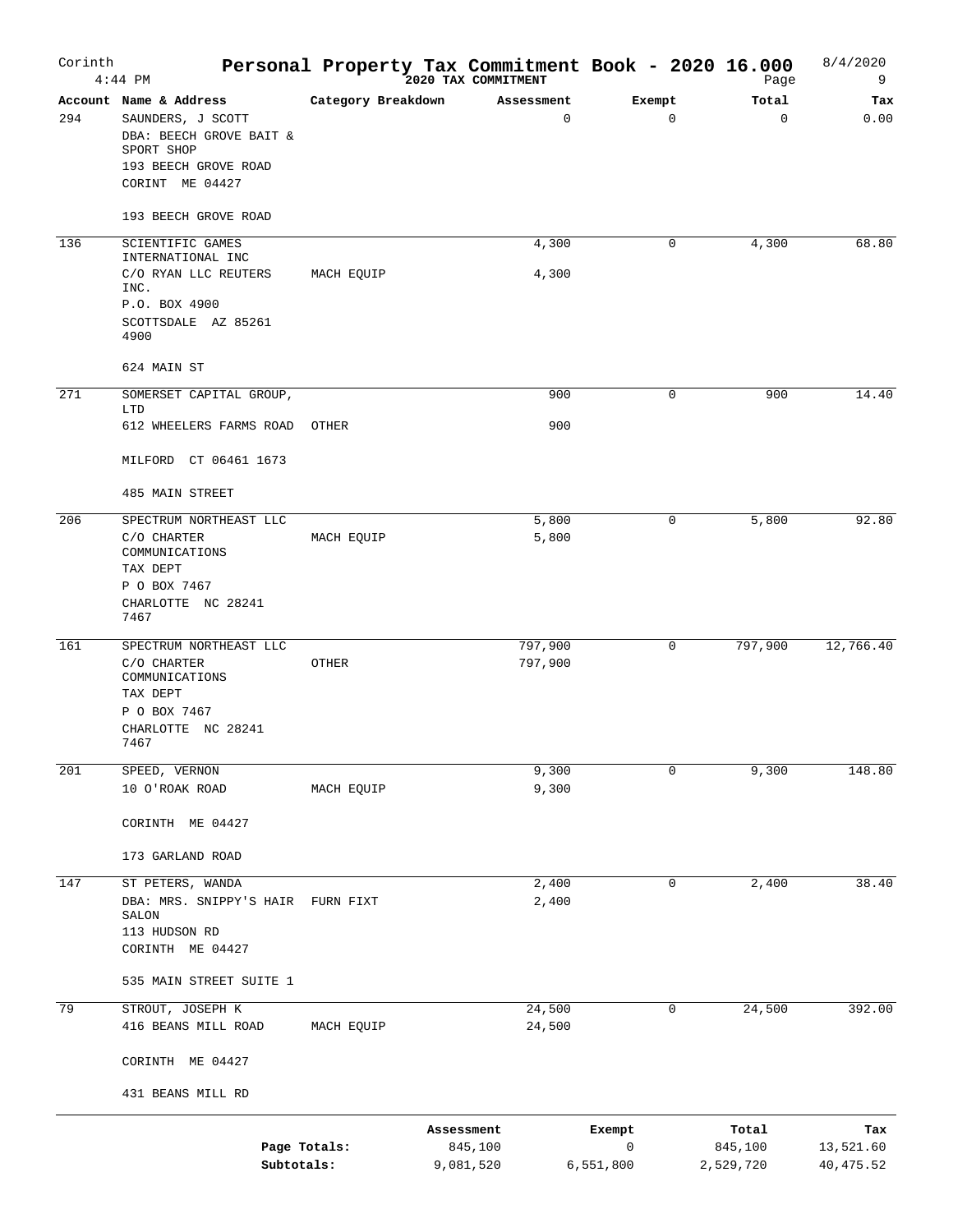| Corinth | $4:44$ PM                                 | Personal Property Tax Commitment Book - 2020 16.000 | 2020 TAX COMMITMENT |        | Page   | 8/4/2020<br>10 |
|---------|-------------------------------------------|-----------------------------------------------------|---------------------|--------|--------|----------------|
|         | Account Name & Address                    | Category Breakdown                                  | Assessment          | Exempt | Total  | Tax            |
| 44      | T & P LUMBER, INC                         |                                                     | 30,500              | 0      | 30,500 | 488.00         |
|         | CRESCENT LUMBER COMPANY<br>60 FOWLER ROAD | FURN FIXT                                           | 10,000              |        |        |                |
|         | ORRINGTON ME 04474                        | MACH EQUIP<br>OTHER                                 | 5,000<br>15,500     |        |        |                |
|         |                                           |                                                     |                     |        |        |                |
|         | 534 MAIN STREET                           |                                                     |                     |        |        |                |
| 209     | TARBOX, RONDA                             |                                                     | 16,200              | 0      | 16,200 | 259.20         |
|         | DBA: COMMUNITY PHARMACY                   | MACH EQUIP                                          | 14,100              |        |        |                |
|         | 689 MAIN STREET                           | OTHER                                               | 2,100               |        |        |                |
|         | CORINTH ME 04427                          |                                                     |                     |        |        |                |
|         | 689 MAIN STREET                           |                                                     |                     |        |        |                |
| 82      | TATE, BERNADINE                           |                                                     | 71,500              | 0      | 71,500 | 1,144.00       |
|         | 1004 MAIN STREET                          | MACH EQUIP                                          | 71,500              |        |        |                |
|         | CORINTH ME 04427                          |                                                     |                     |        |        |                |
|         | 1004 MAIN ST                              |                                                     |                     |        |        |                |
| 253     | THE COCA-COLA COMPANY                     |                                                     | 700                 | 0      | 700    | 11.20          |
|         | FOUNTAIN PROPERTY TAX                     | MACH EQUIP                                          | 700                 |        |        |                |
|         | NAT <sup>8</sup>                          |                                                     |                     |        |        |                |
|         | P O BOX 1734                              |                                                     |                     |        |        |                |
|         | ATLANTA GA 30301-1734<br>685 MAIN STREET  |                                                     |                     |        |        |                |
|         |                                           |                                                     |                     |        |        |                |
| 84      | THOMAS, FRANK P.<br>TRUSTEE               |                                                     | 4,200               | 0      | 4,200  | 67.20          |
|         | 364 GARLAND ROAD                          | MACH EQUIP                                          | 4,200               |        |        |                |
|         | CORINTH ME 04427                          |                                                     |                     |        |        |                |
|         |                                           |                                                     |                     |        |        |                |
|         | 364 GARLAND RD                            |                                                     |                     |        |        |                |
| 184     | THOMAS, PAUL                              |                                                     | 3,600               | 0      | 3,600  | 57.60          |
|         | 410 GARLAND ROAD                          | MACH EQUIP                                          | 3,600               |        |        |                |
|         | CORINTH ME 04427                          |                                                     |                     |        |        |                |
|         | 364 GARLAND ROAD                          |                                                     |                     |        |        |                |
| 85      | THOMPSON, RAYMOND E                       |                                                     | 28,300              | 0      | 28,300 | 452.80         |
|         | 17 HUDSON ROAD                            | MACH EQUIP                                          | 28,300              |        |        |                |
|         | CORINTH ME 04427                          |                                                     |                     |        |        |                |
|         | 358 MAIN STREET                           |                                                     |                     |        |        |                |
| 86      | THOMPSON, RAYMOND E                       |                                                     | 42,500              | 0      | 42,500 | 680.00         |
|         | THOMPSON, PAULA W.                        | MACH EQUIP                                          | 42,500              |        |        |                |
|         | 17 HUDSON ROAD                            |                                                     |                     |        |        |                |
|         | CORINTH ME 04427                          |                                                     |                     |        |        |                |
|         | 17 HUDSON ROAD                            |                                                     |                     |        |        |                |

|              | Assessment | Exempt    | Total     | Tax       |
|--------------|------------|-----------|-----------|-----------|
| Page Totals: | 197,500    |           | 197,500   | 3,160.00  |
| Subtotals:   | 9,279,020  | 6,551,800 | 2,727,220 | 43,635.52 |